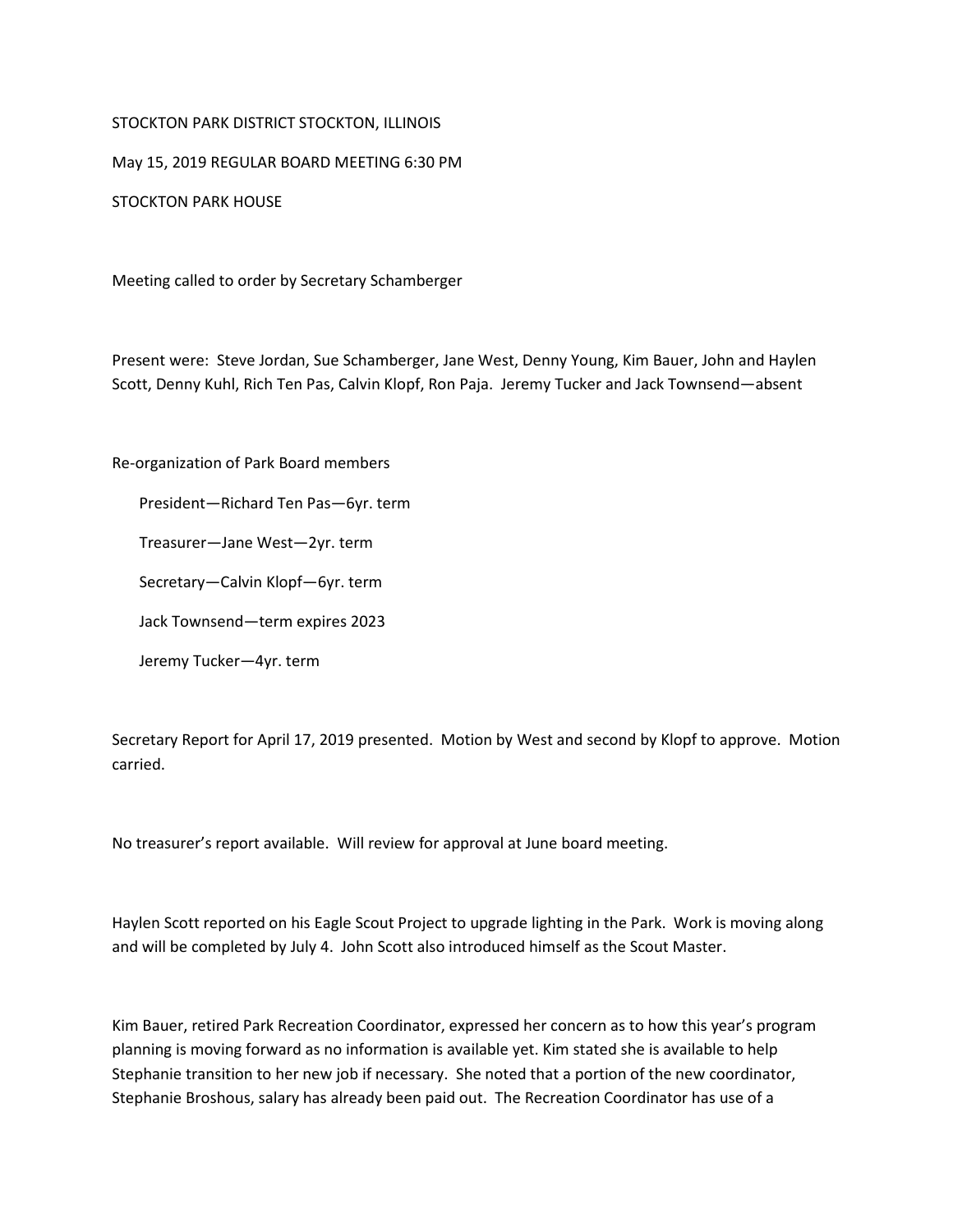checkbook with a beginning balance of \$300 which has been depleted. The Park Board will contact Stephanie and ask her to give a report on the programs planned for the summer at the June board meeting.

Jane West will take over Park house rental and scheduling.

Sue Schamberger reported receiving an email from Amy Laskye giving the dates for the NW IL ART & Jazz FEST as July 20 &21, 2019. Sue sent her an email asking her to make a presentation at the May Park Board Meeting but did not receive a reply.

Manager's Report: The pool is filled and ready to open on Memorial Day. Heather Tessendorf continues as pool manager. A new air conditioner has been installed in the Park House. Sod is not set yet but will be soon.

Museum—no report

Decker Aqua Sod Acres—discussion of maybe reducing mowing area and mowing frequency as a way of controlling costs. Board may meet at property so everyone is familiar with it. A member of the JoDaviess Conservation Foundation is scheduled for the June Park Board meeting to answer any questions regarding the management of the property.

The Board thought it a good idea to request reports from all activity accounts in the Park District.

Adjournment—Klopf moved and West seconded motion to adjourn. Approved.